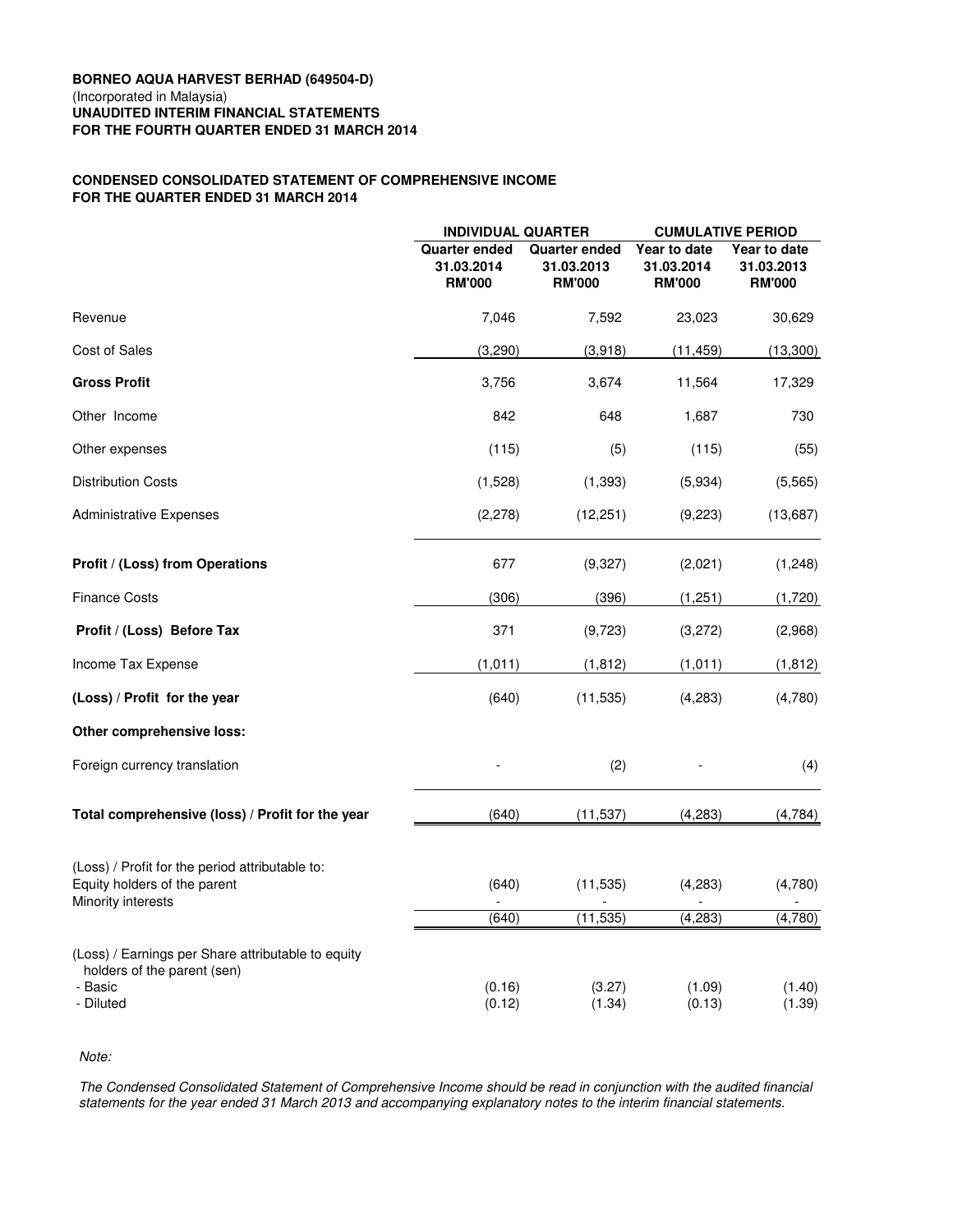# **CONDENSED CONSOLIDATED STATEMENT OF FINANCIAL POSITION AS AT 31 MARCH 2014**

|                                                                  | As at<br>31.03.2014 | As at<br>31.03.2013 |
|------------------------------------------------------------------|---------------------|---------------------|
|                                                                  | <b>RM'000</b>       | <b>RM'000</b>       |
| <b>Non-Current Assets</b>                                        |                     |                     |
| Property, plant and equipment                                    | 57,284              | 60,769              |
| Land use rights                                                  | 1,974               | 2,032               |
| Intangible assets                                                | 32                  | 2                   |
| <b>Biological assets</b>                                         | 5,166               | 3,825               |
|                                                                  | 64,456              | 66,628              |
| <b>Current Assets</b>                                            |                     |                     |
| Inventories                                                      | 408                 | 459                 |
| <b>Biological assets</b>                                         | 52,439              | 37,400              |
| Trade receivables                                                | 30,614              | 20,530              |
| Other receivables                                                | 3,102               | 2,407               |
| Tax refundable                                                   | 76                  | 29                  |
| Fixed deposits with a licensed bank                              |                     |                     |
| <b>REPO</b>                                                      | 5,000               |                     |
| Cash and bank balances                                           | 851                 | 547                 |
|                                                                  | 92,490              | 61,372              |
|                                                                  |                     |                     |
| <b>Total Assets</b>                                              | 156,946             | 128,000             |
| <b>EQUITY AND LIABILITIES</b>                                    |                     |                     |
| Equity attributable to equity holders of the parent              |                     |                     |
| Share capital                                                    | 40,522              | 35,550              |
| Share premium                                                    | 61,338              | 24,628              |
| Employee share options reserve                                   | 13,145              | 10,221              |
| Retained earnings                                                | 9,761               | 14,044              |
| Foreign currency translation reserve                             | (95)                | (95)                |
| <b>Total equity</b>                                              | 124,671             | 84,348              |
|                                                                  |                     |                     |
| <b>Non-Current Liabilities</b>                                   |                     |                     |
| Borrowings                                                       | 3,691               | 4,458               |
| Deferred government grants received                              | 7,516               | 8,018               |
| Deferred tax liabilities                                         | 5,999               | 4,988               |
|                                                                  | 17,206              | 17,464              |
|                                                                  |                     |                     |
| <b>Current Liabilities</b>                                       |                     |                     |
| Trade and other payables                                         | 2,929               | 11,780              |
| Borrowings                                                       | 12,140              | 14,408              |
|                                                                  | 15,069              | 26,188              |
|                                                                  |                     |                     |
| <b>Total liabilities</b>                                         | 32,275              | 43,652              |
| <b>TOTAL EQUITY AND LIABILITIES</b>                              | 156,946             | 128,000             |
|                                                                  |                     |                     |
| Net asset per share attributable to ordinary equity holder (sen) | 30.77               | 23.73               |

*Note:*

*The Condensed Consolidated Statement of Financial Position should be read in conjunction with the audited financial statements for the year ended 31 March 2013 and accompanying explanatory notes to the interim financial statements.*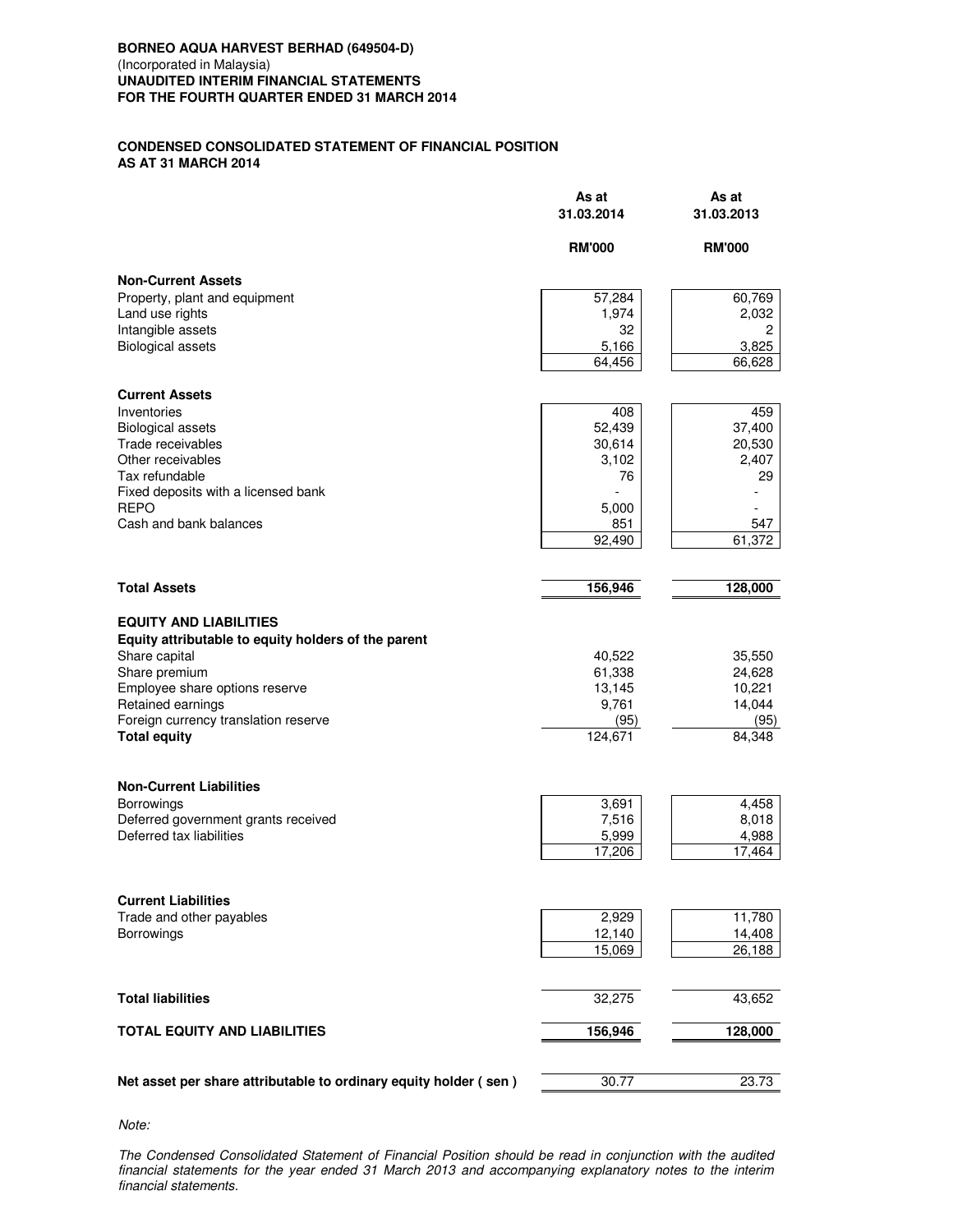## **BORNEO AQUA HARVEST BERHAD (649504-D)** (Incorporated in Malaysia) **UNAUDITED INTERIM FINANCIAL STATEMENTS FOR THE FOURTH QUARTER ENDED 31 MARCH 2014**

# **CONDENSED CONSOLIDATED STATEMENT OF CHANGES IN EQUITY FOR THE QUARTER ENDED 31 MARCH 2014**

| <b>Share Capital Share Premium</b> |                          | <b>Employee share</b>    | <b>Translation</b> | <b>Distributable</b>     |               |
|------------------------------------|--------------------------|--------------------------|--------------------|--------------------------|---------------|
|                                    |                          |                          |                    |                          |               |
|                                    |                          | <b>Options Reserve</b>   | <b>Reserves</b>    | <b>Retained Earnings</b> | <b>Total</b>  |
| <b>RM'000</b>                      | <b>RM'000</b>            | <b>RM'000</b>            | <b>RM'000</b>      | <b>RM'000</b>            | <b>RM'000</b> |
| 35,000                             | 19,990                   |                          | (91)               | 18,824                   | 73,723        |
|                                    | $\overline{\phantom{a}}$ | 11,559                   | ٠                  |                          | 11,559        |
| 550                                | 4,638                    | (1, 338)                 |                    |                          | 3,850         |
|                                    | $\overline{\phantom{a}}$ | $\overline{\phantom{a}}$ | (4)                | (4,780)                  | (4,784)       |
| 35,550                             | 24,628                   | 10,221                   | (95)               | 14,044                   | 84,348        |
|                                    |                          |                          |                    |                          |               |
| 35,550                             | 24,628                   | 10,221                   | (95)               | 14,044                   | 84,348        |
| 3,500                              | 24,500                   |                          |                    |                          | 28,000        |
|                                    | (204)                    |                          |                    |                          | (204)         |
|                                    |                          | 6,506                    |                    |                          | 6,506         |
| 1,472                              | 12,414                   | (3,582)                  |                    |                          | 10,304        |
|                                    |                          |                          |                    | (4,283)                  | (4,283)       |
| 40,522                             |                          |                          | (95)               | 9,761                    | 124,671       |
|                                    |                          | 61,338                   | 13,145             |                          |               |

## *Note:*

*The Condensed Consolidated Statement of Changes in Equity should be read in conjunction with the audited financial statements for the year ended 31 March 2013 and accompanying explanatory notes to the interim financial statements.*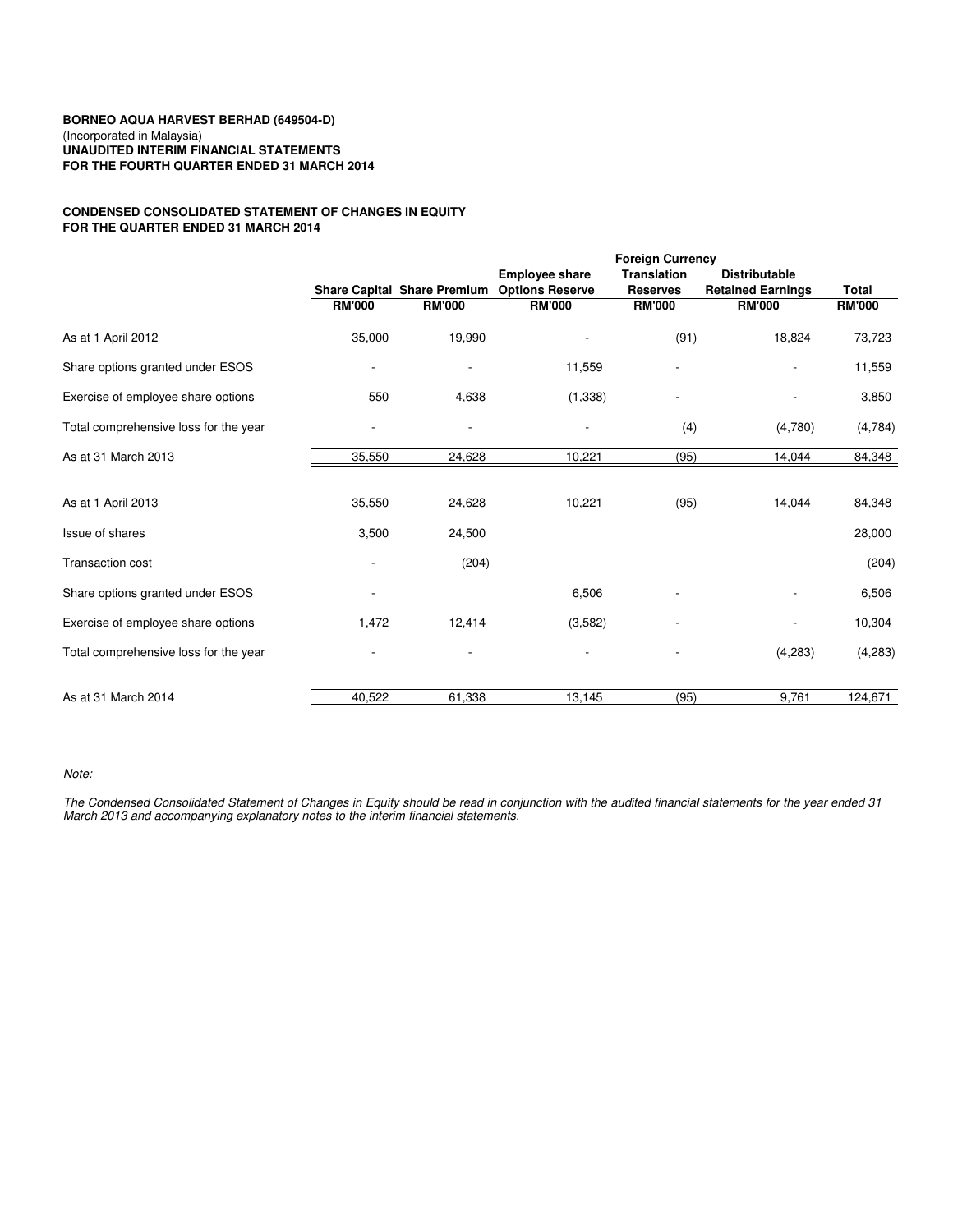## **BORNEO AQUA HARVEST BERHAD (649504-D)** (Incorporated in Malaysia) **UNAUDITED INTERIM FINANCIAL STATEMENTS AS AT 31 MARCH 2014**

## **CONDENSED CONSOLIDATED STATEMENT OF CASH FLOW FOR THE QUARTER ENDED 31 MARCH 2014**

|                                                                       | <b>Quarter ended</b><br>31.03.2014<br><b>RM'000</b> | <b>Quarter ended</b><br>31.03.2013<br><b>RM'000</b> |
|-----------------------------------------------------------------------|-----------------------------------------------------|-----------------------------------------------------|
| <b>CASH FLOWS FROM OPERATING ACTIVITIES</b>                           |                                                     |                                                     |
| (Loss) / Profit before tax                                            | (3,272)                                             | (2,968)                                             |
| Adjustment for:                                                       |                                                     |                                                     |
| Non cash items                                                        | 15,619                                              | 19,758                                              |
| Operating profit before working capital changes                       | 12,347                                              | 16,790                                              |
| Net changes in current assets                                         | (25, 596)                                           | (5,285)                                             |
| Net changes in current liabilities                                    | (9,280)                                             | (214)                                               |
| Net cash from operating activities                                    | (22, 529)                                           | 11,291                                              |
| <b>CASH FLOWS FROM INVESTING ACTIVITIES</b>                           |                                                     |                                                     |
| Proceeds from disposals of plant and equipments                       | 306                                                 | 200                                                 |
| Proceeds from disposal of broodstock                                  |                                                     |                                                     |
| Purchase of plant and equipment                                       | (4,079)                                             | (16, 218)                                           |
| Additions of biological assets                                        | (2,234)                                             | (8)                                                 |
| Acquisition of subsidiary company of net of cash and cash equivalents | (100)                                               |                                                     |
| Net cash used in investing activities                                 | (6, 107)                                            | (16,026)                                            |
| <b>CASH FLOWS FROM FINANCING ACTIVITIES</b>                           |                                                     |                                                     |
| Proceeds from issuance of shares                                      | 28,000                                              |                                                     |
| Share issue expense                                                   | (204)                                               |                                                     |
| Payment of hire purchase payables                                     | (238)                                               | (235)                                               |
| Overdraft interest                                                    | (764)                                               | (1,252)                                             |
| Loan interest                                                         | (460)                                               | (419)                                               |
| Interest income                                                       | 232                                                 |                                                     |
| Nominal amount to formilize ESOS                                      |                                                     |                                                     |
| Income tax (paid) / refund                                            | (47)                                                | (10)                                                |
| Proceed from exercise of employee share options                       | 10,304                                              | 3,850                                               |
| Proceed from borrowing                                                |                                                     | 2,000                                               |
| Repayment of loan                                                     | (931)                                               | (1,012)                                             |
| Proceed from government grants                                        | 389                                                 | 8,367                                               |
| Net cash used in financing activities                                 | 36,281                                              | 11,289                                              |
| Increase in cash and cash equivalents                                 | 7,645                                               | 6,554                                               |
| Effect on foreign exchange translation differences                    | 1                                                   | (46)                                                |
| Cash and cash equivalents at beginning of year                        | (10, 814)                                           | (17, 322)                                           |
| Cash and cash equivalents at end of year                              | (3, 168)                                            | (10, 814)                                           |
|                                                                       |                                                     |                                                     |
| Cash and cash equivalents comprise:                                   |                                                     |                                                     |
| Fixed deposits with a licensed bank                                   |                                                     |                                                     |
| <b>REPO</b>                                                           | 5,000                                               |                                                     |
| Cash and bank balances<br>Bank overdraft                              | 851                                                 | 547                                                 |
|                                                                       | (9,019)<br>(3, 168)                                 | (11, 361)<br>(10, 814)                              |
|                                                                       |                                                     |                                                     |

## *Note:*

*\*Interest income denotes RM6.52 (31.03.2013).*

*\*Norminal amount to formilize ESOS denotes RM30.00 (31.03.2013).*

*The Condensed Consolidated Statement of Cash Flow should be read in conjunction with the audited financial statements for the year ended 31 March 2013 and accompanying explanatory notes to the interim financial statements.*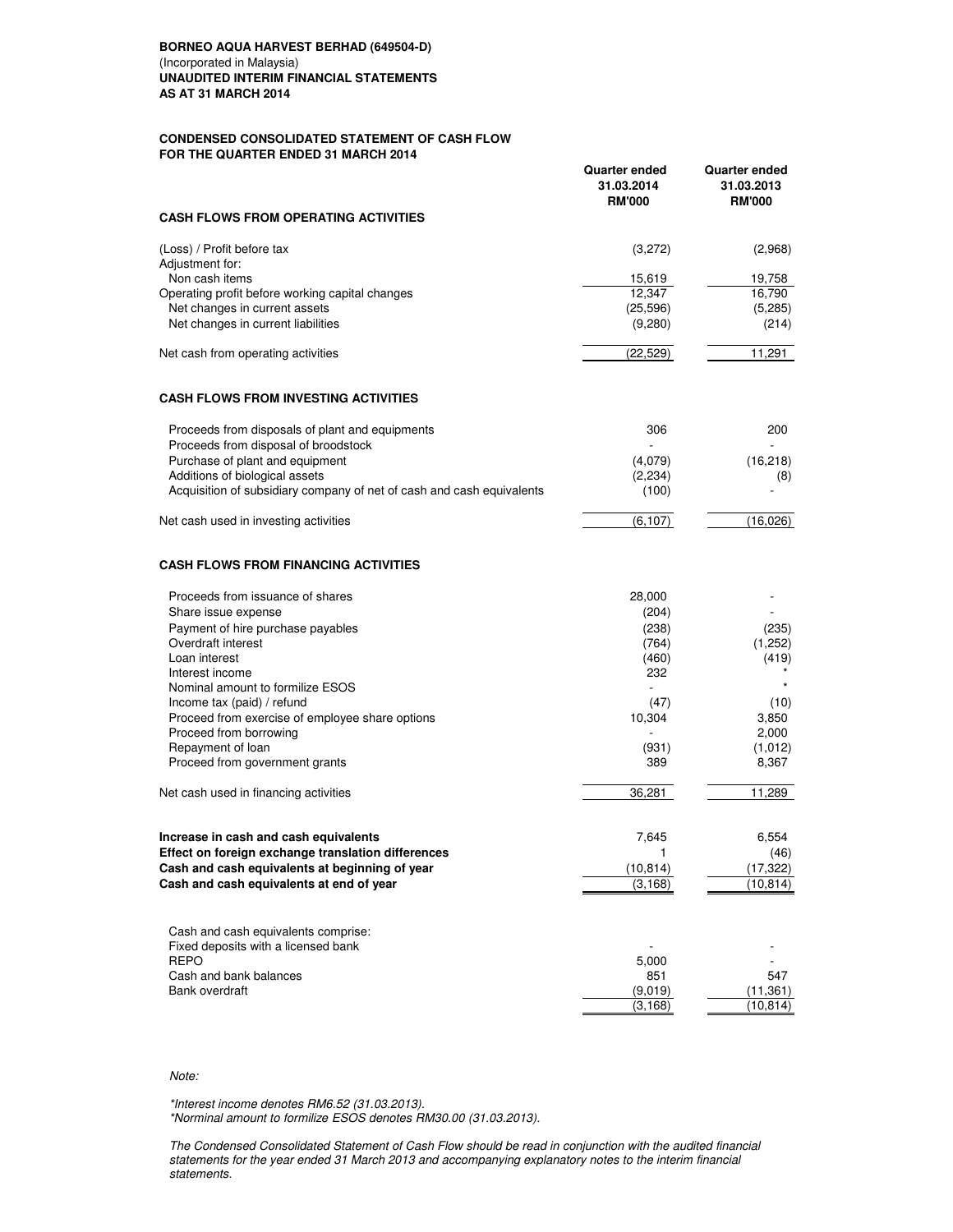#### **BORNEO AQUA HARVEST BERHAD (649504-D)** (Incorporated in Malaysia)

## **EXPLANATORY NOTES TO THE INTERIM FINANCIAL STATEMENTS FOR THE QUARTER ENDED 31 MARCH 2014**

### 1. **Basis of Preparation and Accounting Policies**

The interim financial statements have been prepared under the historical cost convention.

The interim financial statements are unaudited and have been prepared in accordance with the requirements of Financial Reporting Standard ("FRS") 134 - Interim Financial Reporting and the Listing Requirements of Bursa Malaysia Securities Berhad ("Bursa Securities") ACE Market Listing Requirement.

The interim financial statements should be read in conjunction with the audited financial statements for the year ended 31 March 2013. These explanatory notes attached to the interim financial statements provides an explanation of events and transactions that are significant to an understanding of the changes in the financial position and performance of the Group since the year ended 31 March 2013.

The significant accounting policies adopted are consistent with those of the audited financial statements for the year ended 31 March 2013, except for the adoptions of the following new Financial Reporting Standards (FRSs), Amendments to FRSs and Interpretations.

| Effective for annual<br>periods beginning<br>on or after |
|----------------------------------------------------------|
| 1 July 2012                                              |
| 1 January 2013                                           |
| 1 January 2013                                           |
| 1 January 2013                                           |
| 1 January 2013                                           |
| 1 January 2013                                           |
| 1 January 2013                                           |
| 1 January 2013                                           |
| 1 January 2013                                           |
|                                                          |
| 1 January 2013                                           |
| 1 January 2013                                           |
| 1 January 2013                                           |
| 1 January 2013                                           |
| 1 January 2013                                           |
| 1 January 2013                                           |
| 1 January 2013                                           |
| 1 January 2013                                           |
| 1 January 2013                                           |
| 1 January 2013                                           |
| 1 January 2013                                           |
| 1 January 2014                                           |
| 1 January 2014                                           |
| 1 January 2014                                           |
|                                                          |
| 1 January 2014                                           |
| 1 January 2015                                           |
| 1 January 2015                                           |
|                                                          |

The adoptions of above FRSs, Amendments to FRSs and Interpretations do not have any significant impact to the interim financial statements of the Group.

On 19 November 2011, the Malaysian Accounting Standards Board (MASB) issued a new MASB approved accounting framework, the Malaysian Financial Reporting Standards (MFRS Framework).

The MFRS Framework is to be applied by all Entities Other Than Private Entities for annual periods beginning on or after 1 January 2012, with the exception of entities that are within the scope of MFRS 141 Agriculture (MFRS 141) and IC Interpretation 15 Agreements for Construction of Real Estate (IC 15), including its parent, significant investor and venturer (herein called 'Transitioning Entities').

Transitioning Entities will be allowed to defer adoption of the new MFRS Framework for an additional two years. Consequently, adoption of the MFRS Framework by Transitioning Entities will be mandatory for annual periods beginning on or after 1 January 2015.

The Group and the Company falls within the scope definition of Transitioning Entities and accordingly, will be required to prepare financial statements using the MFRS Framework in its first MFRS financial statements for the year ending 31 March 2016. In presenting its first MFRS financial statements, the Group will be required to restate the comparative financial statements to amounts reflecting the application of MFRS Framework. The majority of the adjustments required on transition will be made, retrospectively, against opening retained earnings.

At the date of this financial statement, the Group and the Company have not completed their quantification of the financial effects of the differences between Financial Reporting Standards and accounting standards under the MFRS Framework due to the ongoing assessment by the project team. Accordingly, the financial performance and financial position as disclosed in these financial statements for the year ended 31 March 2013 could be different if prepared under the MFRS Framework.

The Group and the Company expect to be in a position to fully comply with the requirements of the MFRS Framework for the financial year ending 31 March 2016.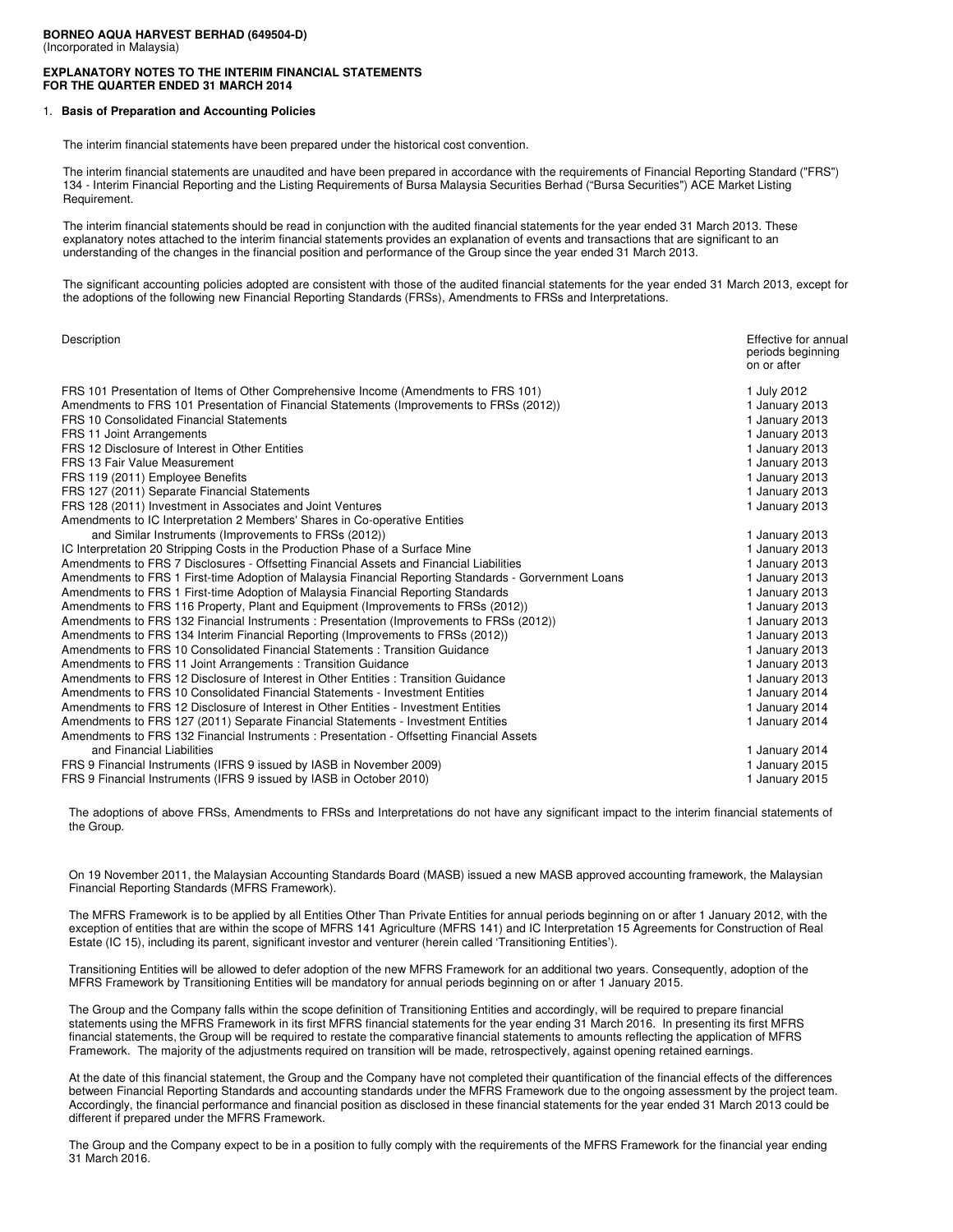### 2. **Auditors' Report on Preceding Annual Financial Statements**

The auditors' report on the audited financial statements for the financial year ended 31 March 2013 was not qualified.

#### 3. **Seasonal and Cyclical Factors**

The results of the Group were not materially affected by any significant seasonal and cyclical factors during the quarter under review.

## 4. **Unusual Items due to their Nature, Size or Incidence**

There were no unusual items affecting assets, liabilities, equity, net income or cash flows during the quarter under review.

#### 5. **Changes in Estimates**

There were no changes in estimates of amounts that have a material effect in the current quarter results.

#### 6. **Debts and Equity Securities**

There were no issuance, cancellation, repurchase, resale and repayment of debt and equity securities for the current financial year-to-date.

## 7. **Dividend Paid**

No dividends were declared or paid during the quarter under review.

#### 8. **Segmental Reporting**

Not applicable as the Group is principally operating in one industry.

## 9. **Profit / (Loss) Before Taxation**

The following items have been included in arriving at Profit / (Loss) before taxation:-

|       |                                                                             | Current<br>Quarter<br><b>RM'000</b> | <b>Current</b><br>Year-To-Date<br><b>RM'000</b> |
|-------|-----------------------------------------------------------------------------|-------------------------------------|-------------------------------------------------|
| (i)   | Interest Income;                                                            | 123                                 | 232                                             |
| (ii)  | Other income including investment income:                                   | 719                                 | 1,455                                           |
| (iii) | Interest Expense;                                                           | (306)                               | (1,251)                                         |
| (iv)  | Depreciation and amortization:                                              | (2, 157)                            | (8, 516)                                        |
| (v)   | Gain or (loss) on disposal of quoted or unquoted investments or properties; | 58                                  | 58                                              |
| (vi)  | Foreign exchange gain or (loss);                                            | 430                                 | 415                                             |

Note: Save for the above items, there are no other items required to be disclosed according to Note 16 of Appendix 9B on Quarterly Report issued by Bursa Malaysia.

#### 10. **Subsequent Events**

There were no material events subsequent to the end of current quarter that has not been reflected in ther interim financial statements.

#### 11. **Changes in Composition of the Group**

There are no changes in composition of the Group during the quarter under review.

#### 12 **Contingent Liabilities and Contigent Assets**

There were no contingent liabilities and contingent assets as at 31 March 2014.

#### 13. **Review of Performance**

The Group recorded a revenue and gross profit of RM7.046 million and RM3.756 million respectively for the quarter ended 31 March 2014 ("FYE 2014") , representing a decrease of 7.19% and increase 2.23% respectively as compared to the corresponding period in 2013.

The Group recorded a revenue and loss before taxation of RM23.023 million and RM3.272 million respectively for the financial year ended 31 March 2014 ("FYE 2014"). The revenue of RM23.023 million represents a decrease of 24.83% as compared to RM30.629 million recorded for financial year ended 31 March 2013 ("FYE 2013"). The decrease in revenue is mainly due to the Group's recently adopted strategy to rear part of its Grouper species to above 6 kgs before selling them as they may be able to generate higher revenue for the Group in the future.

The loss before taxation of RM3.272 million for FYE 2014 represents an increase of 10.24% as compared to a loss before taxation of RM2.968 million recorded in FYE 2013. This was mainly due to the reason as stated in the praragraph above. The Group has also incurred RM0.537 million for prospecting and exploration of minerals as well as a non-cash employee benefit cost of RM6.506 million for the FYE 2014, arising from the fair value accounting adopted for shares option granted pursuant to an Employee Shares Option Scheme ("ESOS") implemented by the Company for eligible employees and directors. However, should the non-cash employee benefits cost of RM6.506 million and RM0.537 million for the prospecting and exporation cost incurred for mining for the FYE 2014 be excluded, the Group would record a profit before taxation of RM3.771 million for the FYE 2014.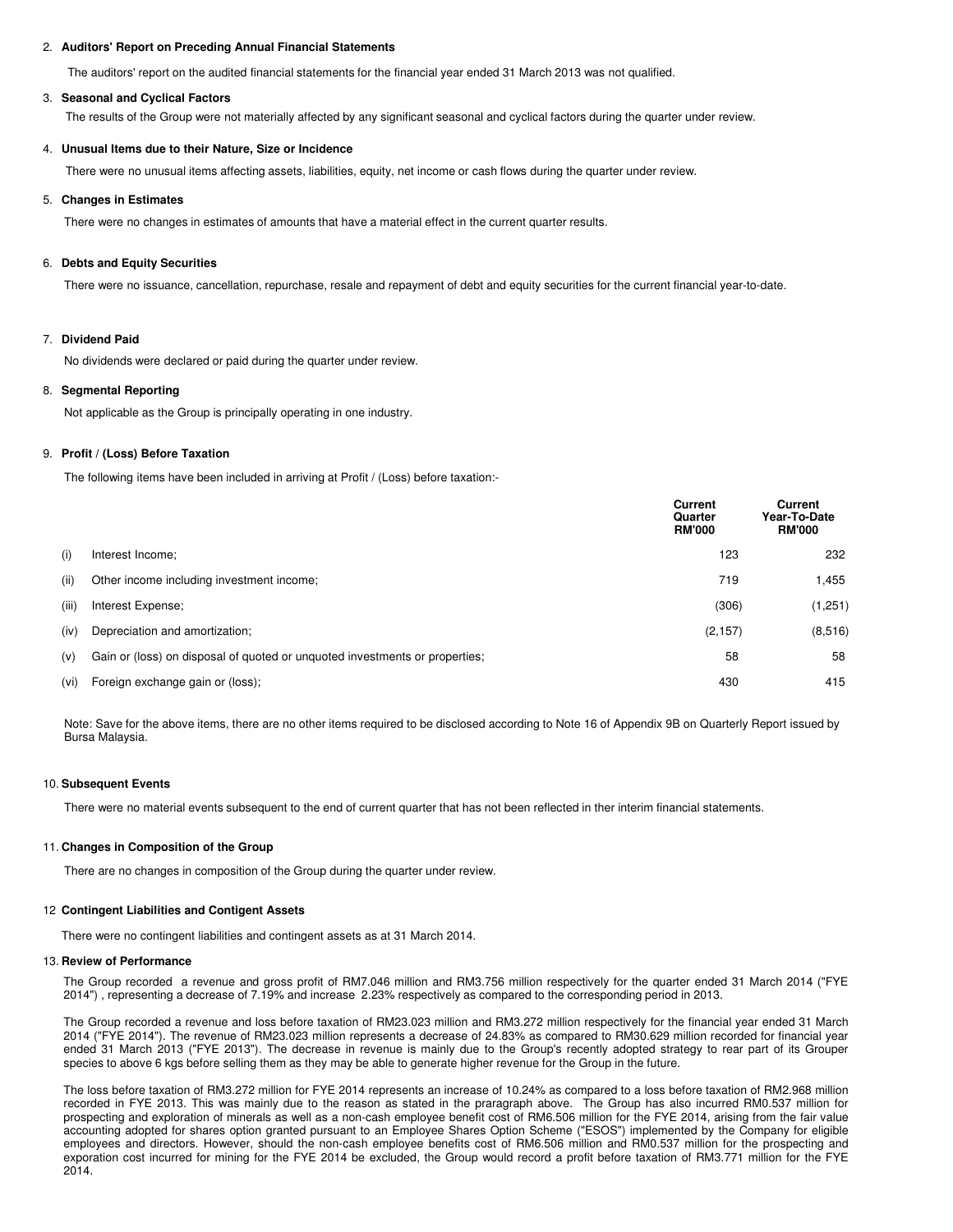#### 14. **Comments on Material Change in Profit Before Taxation**

The Group recorded a revenue of RM7.046 million for the current quarter ended 31 March 2014 ("Q4"), representing a significant increase of 91.94 % as compared to the revenue of RM3.671 million as recorded for the third quarter ended 31 December 2013 ("Q3"). The increase is mainly due to festive season and selling of bigger size of Groupers, which is in line with the adoption of Group's strategy to rear part of its Grouper species to above 6 kgs before selling them as they are able to generate higher revenue for the Group.

The Group recorded a profit before taxation of RM0.371 million representing significant improvement as compared to a loss of RM1.392 million recorded for Q3. This is mainly due to the reason mentioned above.

#### 15. **Company's Prospects**

Barring any unforseen circurstances, the Board of Directors anticipates that the Group will be able to acheive a satisfactory operating results for the financial year ending 31 March 2015.

## 16. **Variance on Profit Forecast**

No profit forecast was announced or published by the Group, hence, no comparison is made between actual and forecast results.

#### 17. **Income Tax Expense**

|                                                    | 31.03.2013<br><b>RM'000</b> | 3 months ended 12 months ended<br>31.03.2013<br><b>RM'000</b> |
|----------------------------------------------------|-----------------------------|---------------------------------------------------------------|
| Tax expense for the period<br>Malaysian Income Tax |                             |                                                               |
| Deferred Tax                                       | 1.011                       | 1.011                                                         |
|                                                    | 011.،                       | 011,                                                          |
| Total income tax expense other than deferred tax   | 1.011                       | 011. ا                                                        |

No taxation has been provided for the curent quarter and financial year-to-date other than deferred tax. Two subsidiary companies of Borneo Aqua namely,Plentiful Harvest Sdn Bhd and Marine Terrace Sdn Bhd have been granted tax incentive under Section 127 of the Income Tax Act, 1967 whereby the three companies are exempted from tax on statutory income from fish breeding, fish fry hatchery and fish rearing activities for a period of 10 years commencing from 1 April 2004. However, Plentiful Earnings Sdn Bhd, a wholly owned subsidiary of Plentiful Harvest Sdn Bhd, has also been granted tax incentive on 17 October 2011 and it will commence its exemption from tax on statutory income for ten years when it has recorded its first profit.

## 18. **Corporate Proposals**

#### Untilisation of Private Placement Proceeds

The status of utilisation of the proceeds from the Private Placement as at 31 March 2014 are as follows:

|                                                               | <b>Proceeds</b><br>Raised | Amounts<br><b>Utilised</b> | Transfer      | Amounts<br><b>Unutilised</b> |
|---------------------------------------------------------------|---------------------------|----------------------------|---------------|------------------------------|
|                                                               | <b>RM'000</b>             | <b>RM'000</b>              | <b>RM'000</b> | <b>RM'000</b>                |
| Capital expenditure :                                         |                           |                            |               |                              |
| New nursery and hatchery centres<br>a)                        |                           |                            |               |                              |
| - Construction of one unit of nursery centre and              |                           |                            |               |                              |
| one unit of hatchery centre                                   | 3,255                     |                            | (3,255)       |                              |
| - Construction of access roads to nursery and hatchery centre | 800                       |                            | (800)         |                              |
| - Electricity supply infrastructure                           | 2,000                     |                            | (2,000)       |                              |
| b)<br>Refurbishment cost for a live fish vessel               | 3.000                     | (1, 123)                   | (1, 877)      |                              |
| Nursery centres under construction<br>C)                      |                           |                            |               |                              |
| - Payment for settlement of contractors' fee for the          |                           |                            |               |                              |
| construction of three nursery centres                         | 3,491                     | (3, 491)                   |               |                              |
| Working capital                                               | 15.154                    | (16.575)                   | 8.028         | 6,607                        |
| Private Placement expenses                                    | 300                       | (204)                      | (96)          |                              |
|                                                               |                           |                            |               |                              |
|                                                               | 28,000                    | (21.393)                   |               | 6.607                        |

Note :

Part of the unutilised proceeds amounting to RM5.0 million are placed with a licensed bank in the form of REPO, and the balance of RM1.607 million are at the current account of licensed banks.

#### 19. **Borrowings**

The Group's borrowings, which are secured, as at the end of the current quarter are as follows:

|                                                             | As at<br>31.03.2014<br><b>RM'000</b> | As at<br>31.03.2013<br><b>RM'000</b> |
|-------------------------------------------------------------|--------------------------------------|--------------------------------------|
| Short term borrowings:<br>Hire purchase payables            | 126                                  | 164                                  |
| Bank Loan                                                   | 2,995                                | 2,883                                |
| Bank overdraft                                              | 9,019                                | 11,361                               |
|                                                             | 12,140                               | 14,408                               |
| Long term borrowing:<br>Hire purchase payables<br>Bank loan | 220<br>3,471<br>3,691                | 79<br>4,379<br>4,458                 |

The borrowings are denominated in Ringgit Malaysia.